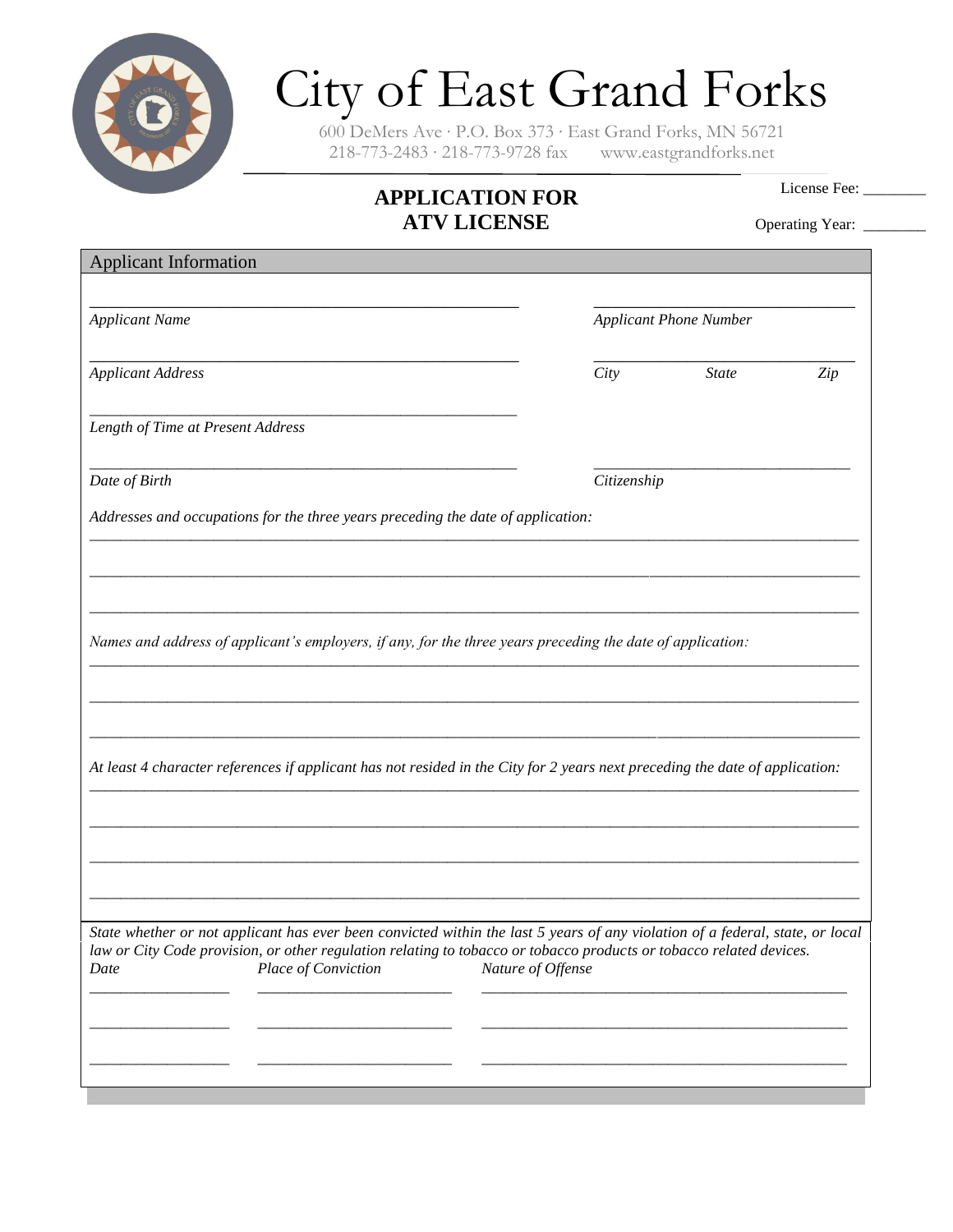## City of East Grand Forks Application for ATV License

| <b>Business Information</b> |                         |                                       |                              |                |     |
|-----------------------------|-------------------------|---------------------------------------|------------------------------|----------------|-----|
|                             |                         |                                       |                              |                |     |
| <b>Business Name</b>        |                         |                                       | <b>Business Phone Number</b> |                |     |
|                             |                         |                                       |                              |                |     |
|                             | <b>Business Address</b> |                                       | City                         | <b>State</b>   | Zip |
| Federal Tax ID#             |                         |                                       | $MN$ Tax ID $#$              |                |     |
|                             |                         | Corporate Information (if applicable) |                              |                |     |
|                             |                         |                                       |                              |                |     |
| Corporate Name              |                         |                                       | <b>Phone Number</b>          |                |     |
|                             |                         |                                       |                              |                |     |
|                             | Corporate Address       |                                       | City                         | <b>State</b>   | Zip |
|                             | <b>ATV</b> Information  |                                       |                              |                |     |
| Year                        | Make                    | Model                                 |                              | License Number |     |
| Year                        | Make                    | Model                                 |                              | License Number |     |
| Year                        | Make                    | Model                                 |                              | License Number |     |

I hereby certify that I have completely filled out the entire above application, together and that the application is true, correct, and accurate.

| Signature of Applicant                                                                                 | Date        |  |  |  |
|--------------------------------------------------------------------------------------------------------|-------------|--|--|--|
| <b>Print Name</b>                                                                                      | Title       |  |  |  |
| Internal Use Only                                                                                      |             |  |  |  |
| The following items need to be completed and/or attached in order for the application to be processed: |             |  |  |  |
| $*$ $\Box$ Application fee paid in full:                                                               | Receipt $#$ |  |  |  |
| *□ Application completed in full and signed:                                                           |             |  |  |  |
| License Number<br>$\mathbb{Z}$ Approved                                                                |             |  |  |  |